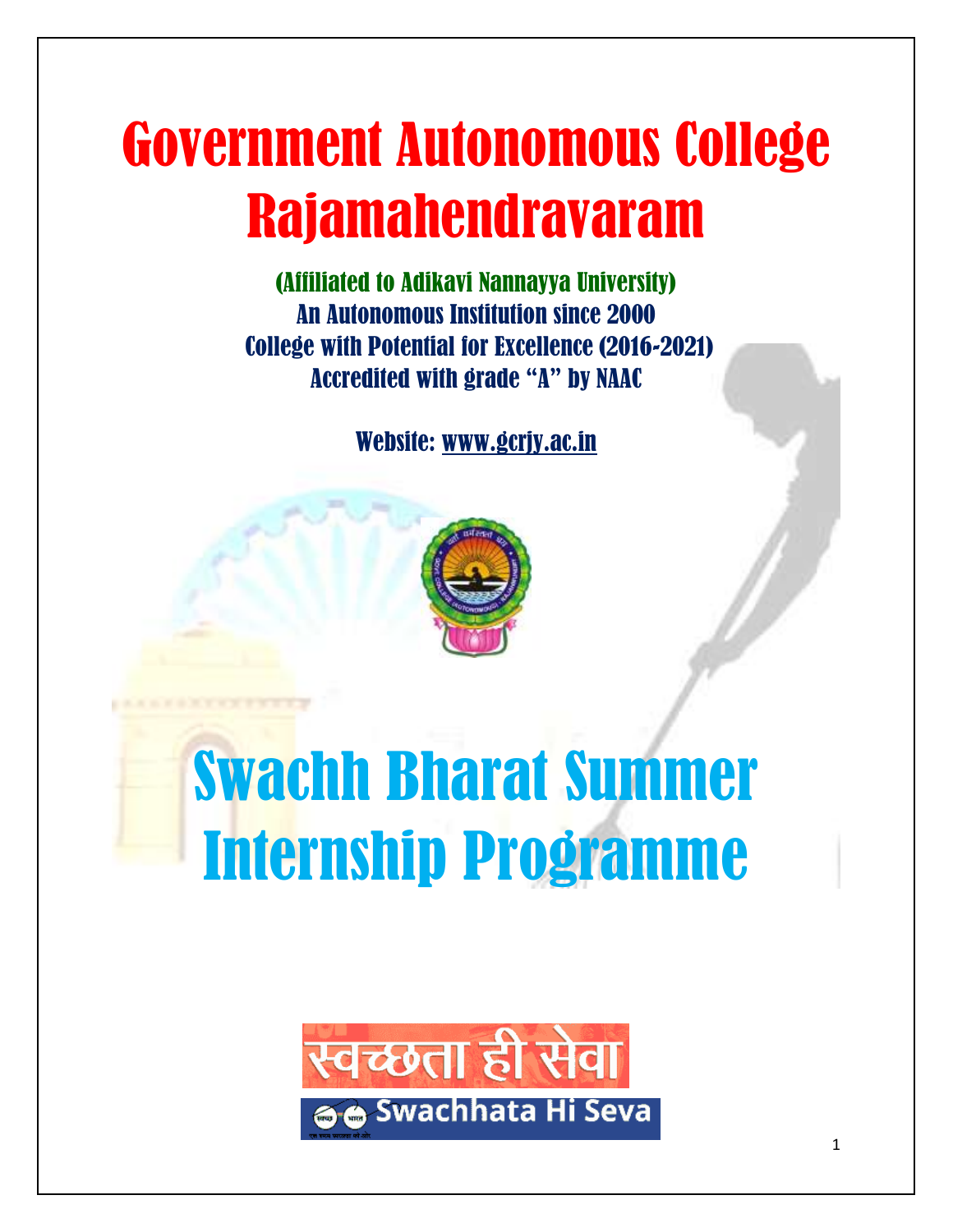# Acknowledgements

We are thankful to the Principal Dr. R. David Kumar Swamy, for motivating us to do this programme.

We are specially thankful to our commanding officer of 18 (A), BN NCC, Col. Monish Gour who always think about the welfare of the cadets.

We are also thankful to our ANO Lt. Esub Basha Shaik for supporting and guiding us to complete this task.

We are also thankful to the UGC for conceiving such a wonderful community Service Programme.

Our special thanks to the Executive Officer, Pidimgoyyi Municipal Office for his cooperation during this program.

Finally we thank all our fellow cadets who are with us in this programme and helped us wherever their help is needed.

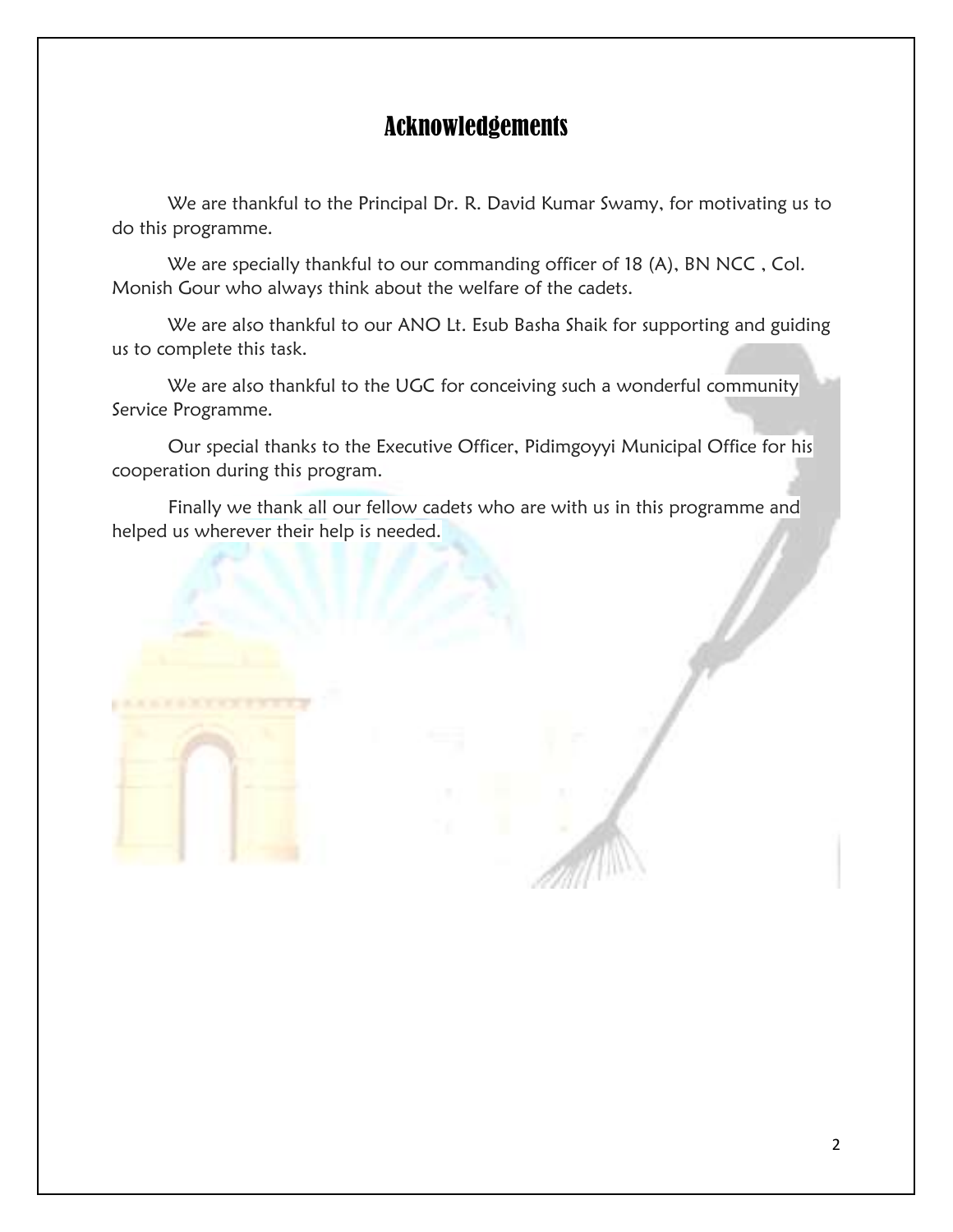List of activities done in this internship camp.

| S No           | Name of the Event                 | No. of Hours Spent |  |
|----------------|-----------------------------------|--------------------|--|
|                | Door to door visits.              | 10                 |  |
|                |                                   |                    |  |
| $\overline{2}$ | Conducting village / school level | 10                 |  |
|                | rallies                           |                    |  |
| 3              | Wall paintings                    | 18                 |  |
| $\overline{4}$ | Waste collection drives           | 10                 |  |
| 5              | Segregation of solid waste        | 6                  |  |
| 6              | Development of compost pits       | 18                 |  |
| $\overline{7}$ | Transportation of household       | 16                 |  |
|                | waste                             |                    |  |
| 8              | Street cleaning, drain cleaning,  | 12                 |  |
|                | cleaning of back alleys           |                    |  |
|                | Total                             |                    |  |

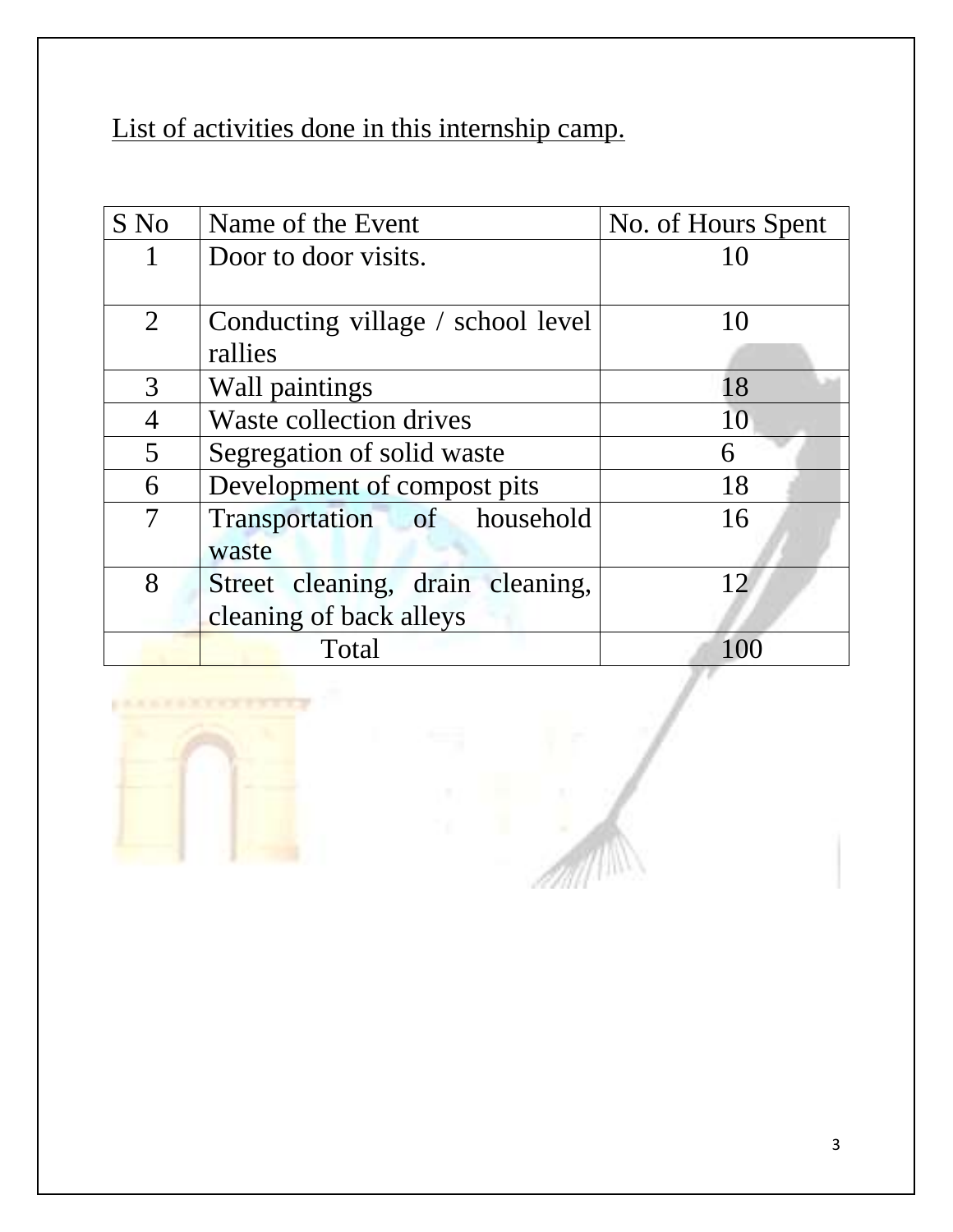#### 1. DOOR TO DOOR VISITS.

The household waste in the houses were mostly collected by the Municipal corporation workers but the people living in the outskirts of the village couldn't get that facility of throwing waste in the respective places and those people are also not aware of what diseases that may spread due to dumping of waste material. As part of this awareness camp people were told about epidemic diseases and made them to draw the household waste into one respective dustbin which was daily cleaned by municipal corporation workers and also about the washrooms construction in their houses. People are more likely going to the outside sanitary uses but due this program awareness was created among them and the harmful factors about the sanitary outside.



NUMBER OF HOUSEHOLDS VISITED: 15 NUMBER OF PEOPLE: 23 NUMBER OF HOURS SPENT: 10 hrs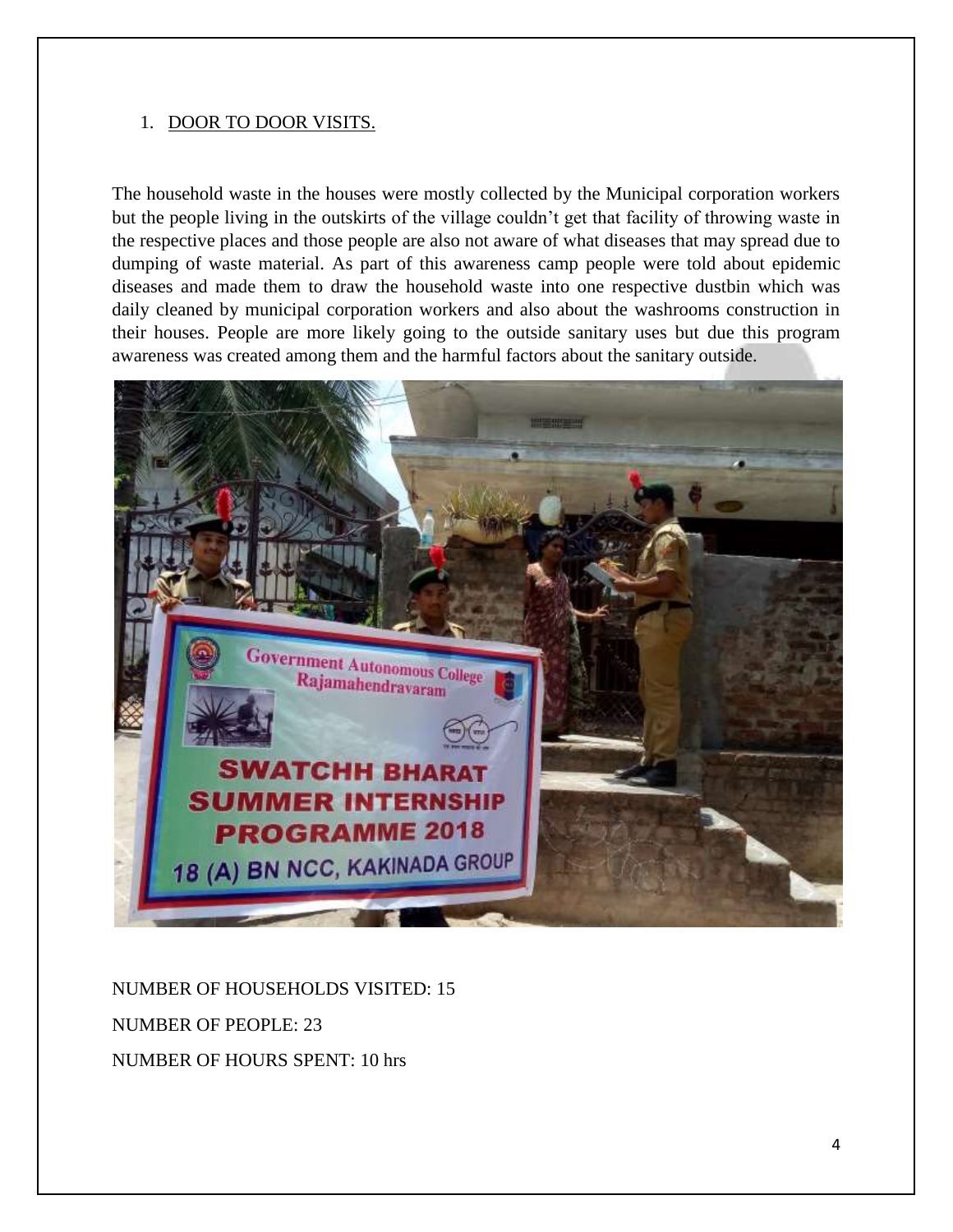#### **2. CONDUCTING SCHOOL LEVEL AND VILLAGE LEVEL RALLIES.**

Series of rallies were conducted by the students of the College with the help of local Government school children while they were swinging the placards written in the local language understood by the people easily and they shouted slogans in order to spread awareness and get their attention quickly to us and reach our message to them. With the help of panchayat office members we conducted rally wide spreaded all over the village. People lived there also planted trees near their houses.



NUMBER OF RALLIES: 5 NUMBER OF PEOPLE: 150 NUMBER OF HOURS: 10 hrs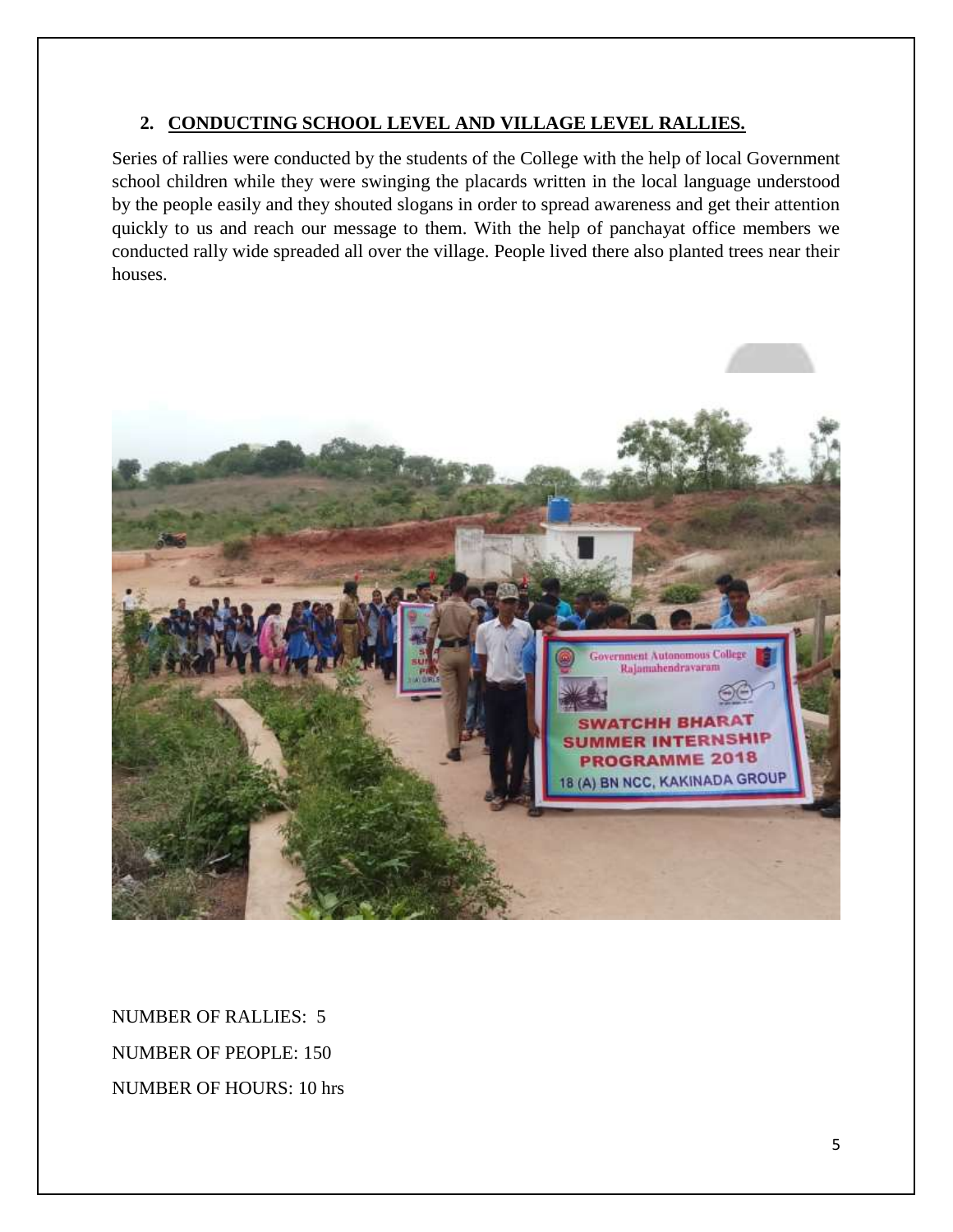#### **3. WALL PAINTINGS.**

The wall paintings drawn by us attracted most of the villagers and created awareness about the Swachh Bharat act driven by our Government. We explained about the camp and benefits to them by drawing paintings on the wall and we also made drawings in the school where all the little children could go through those little kiddy paintings which attracted children to read those matter on the paintings. School Teachers also cooperated with us and allowed their children to help in the paintings and get into this matter.



NUMBER OF WALL PAINTINGS: 5 NUMBER OF PEOPLE: 10 NUMBER OF HOURS: 18hrs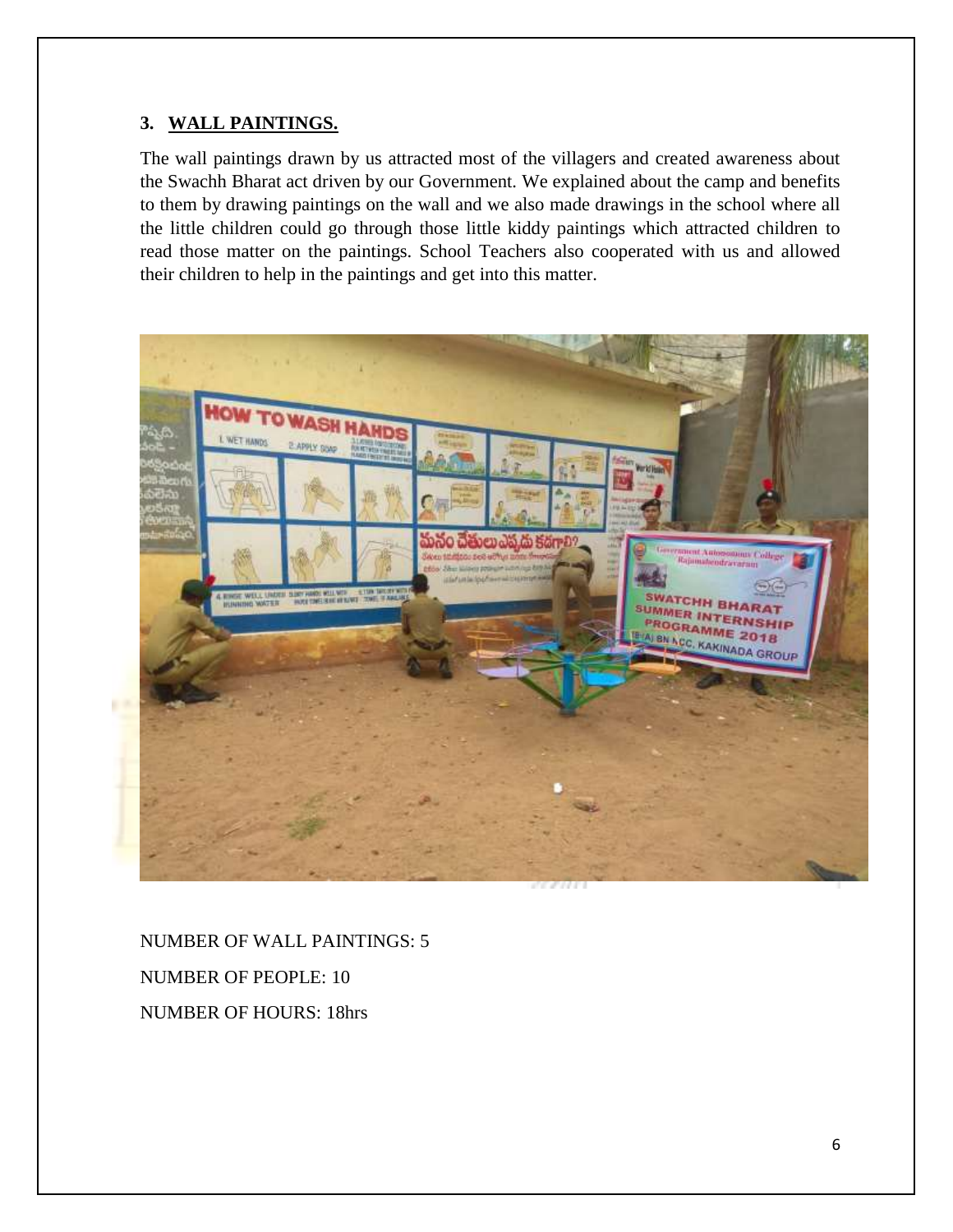#### **4. WASTE COLLECTION DRIVES.**

The waste collection scheme was far more benefited us to spread awareness to the villages and workers in construction of buildings. We collected waste from houses and told them about the diseases of storing waste in home or throwing it in surroundings and also told the workers who keep on throwing waste at near sight other than the workplace. This waste collection drives scheme helped in maximum number of people and educated them about the cleanliness.



NUMBER OF HOUSEHOLDS/PUBLIC SPACE WASTES COLLECTED: 28 NUMBER OF PEOPLE: 30 NUMBER OF HOURS: 10 hrs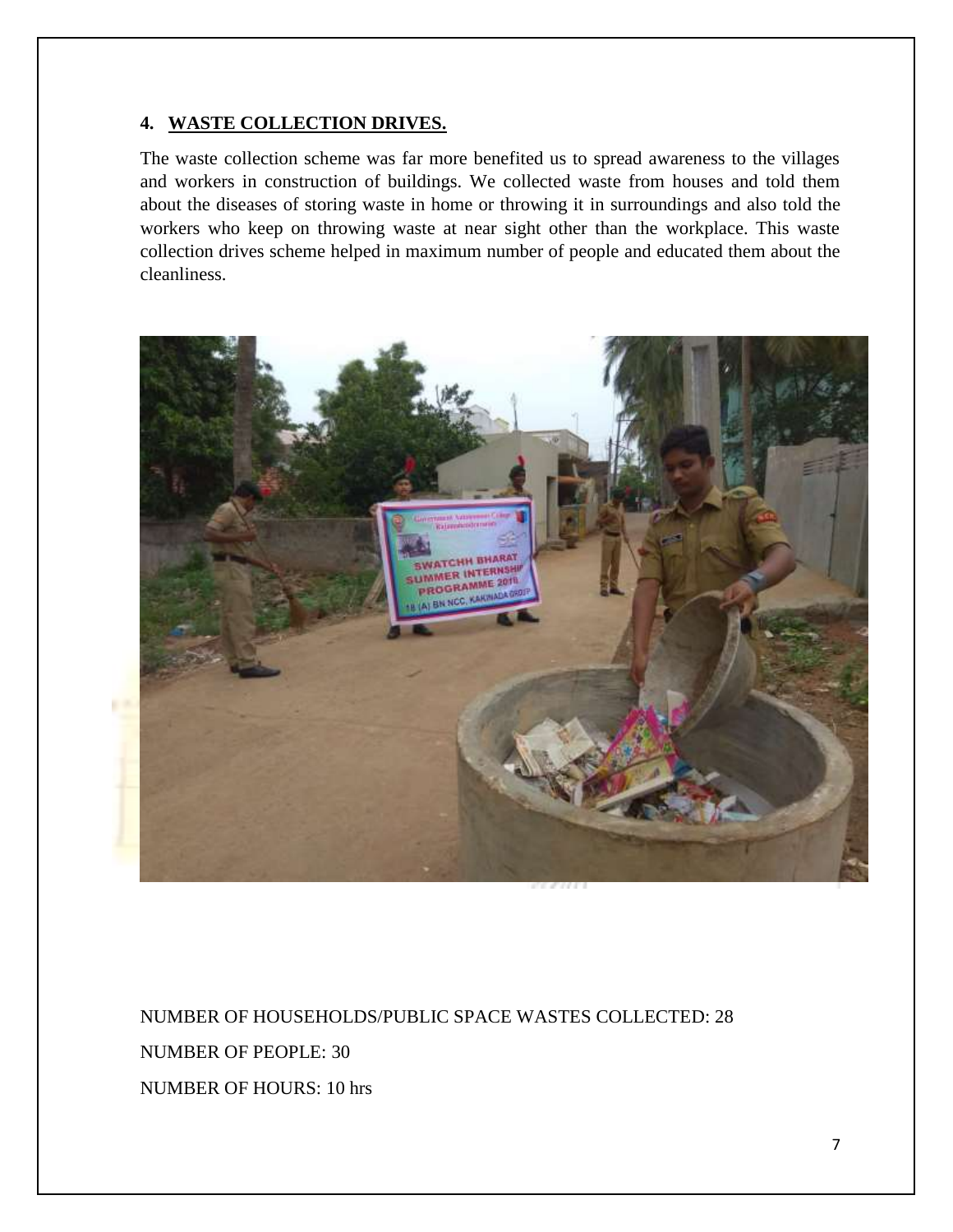#### **5. SEGREGATION OF SOLID WASTES:**

Segregation of solid waste helped most of the people to know about the diseases of storing waste and throwing it just outside the houses. We segregated all the solid waste to one place where there is empty place far to people by municipal vehicles with the help of EO and by doing that we told them the benefits of doing that thing and be clean. We removed the heavy stones which were thrown at the sided of the streets and gathered at a place.



NUMBER OF SEGREGATION DEMONSTRATIONS: 3 NUMBER OF PEOPLE: 20 NUMBER OF HOURS: 6hrs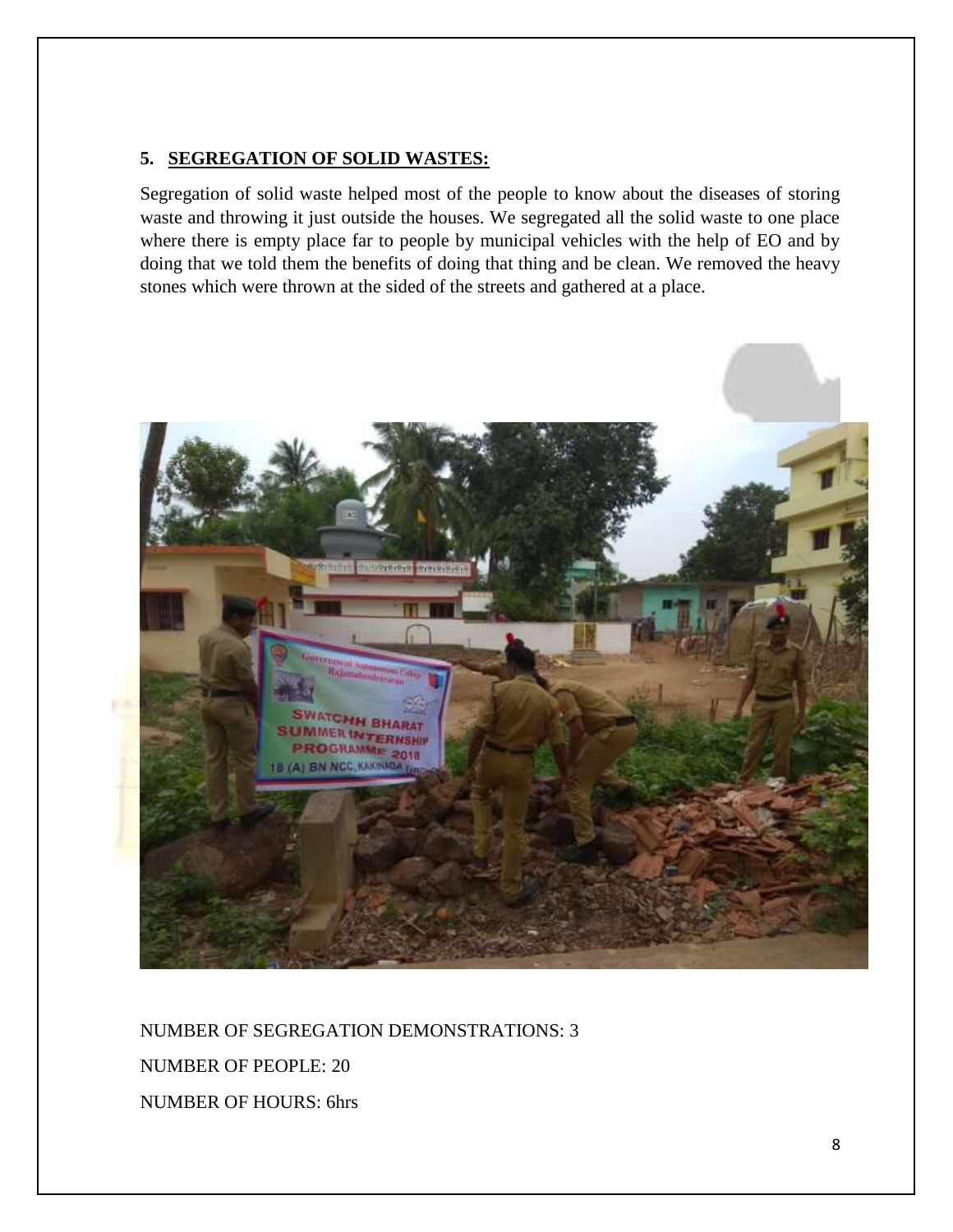#### **6. DEVELOPMENT OF COMPOST PITS.**

While doing this we need some area to construct the pits. The Executive Officer of the Pidimgoyyi village had helped in drawing the pits and we have done it with the help of the villagers. Compositing is good for several reasons: It saves water by helping the soil hold moisture and reduces water Runoff. It benefits the environment by recycling organic resources while conserving landfill space. We told the villagers the advantage of having pits and motivated them to have more compost pits in their locality.



NUMBER OF PITS DUGGED: 2 NUMBER OF PEOPLE: 20 NUMBER OF HOURS: 18hrs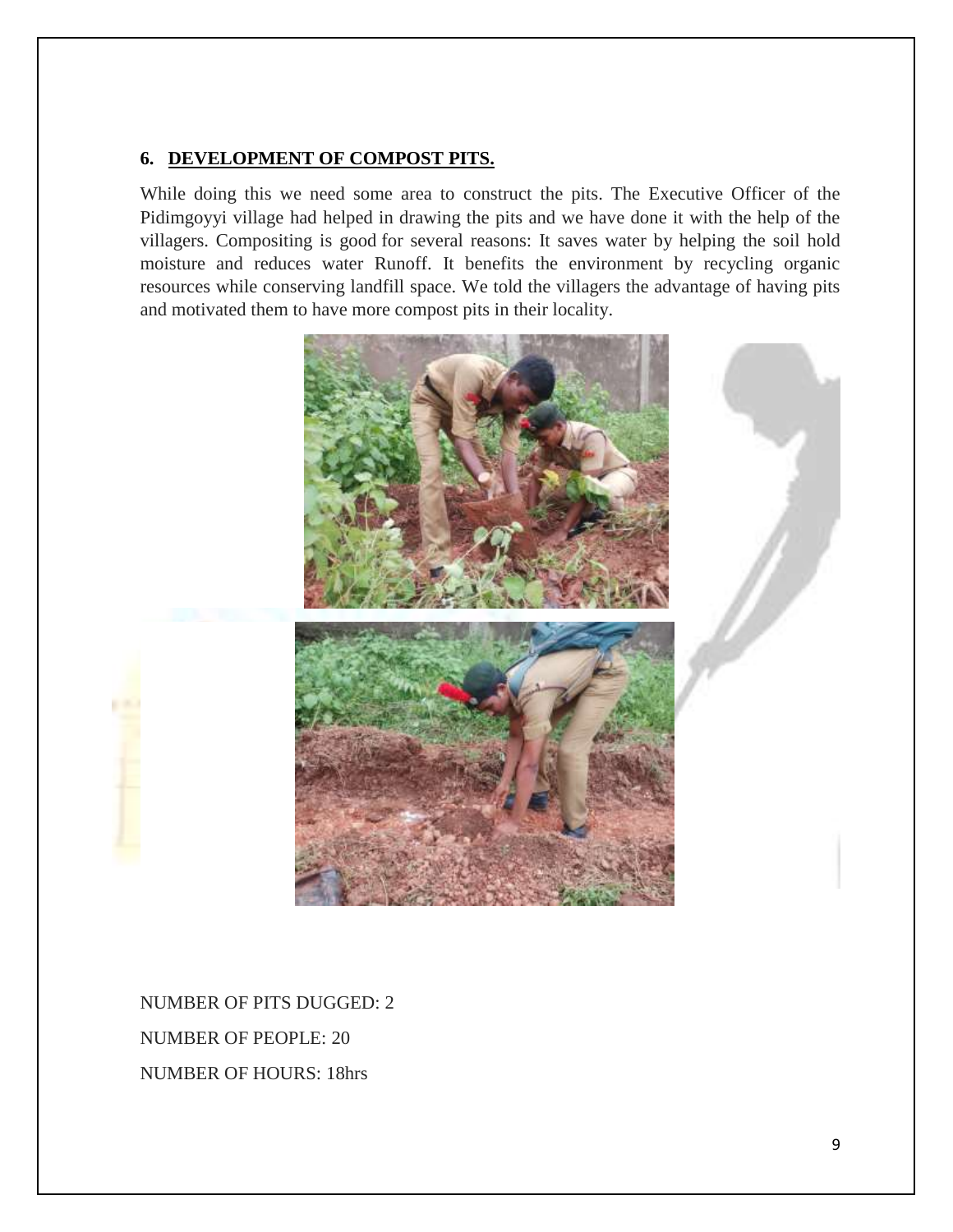#### **7. TRANSPORTATION OF HOUSEHOLD WASTE:**

The transportation of household waste, i.e., waste disposal is a regular practice in the village. However, as part of this Swatch Bharat Summer internship programme, awareness was created among the villagers about the effect of dumping waste material in and around dwelling areas. They kept time for us and had enough ability to understand what we're going to convey them. The villagers also involved in collecting the household waste from each other's home and throwed in the given dustbins provided at the end of the street



NUMBER OF HOUSES: 35 NUMBER OF PEOPLE: 45 NUMBER OF HOURS: 16 hrs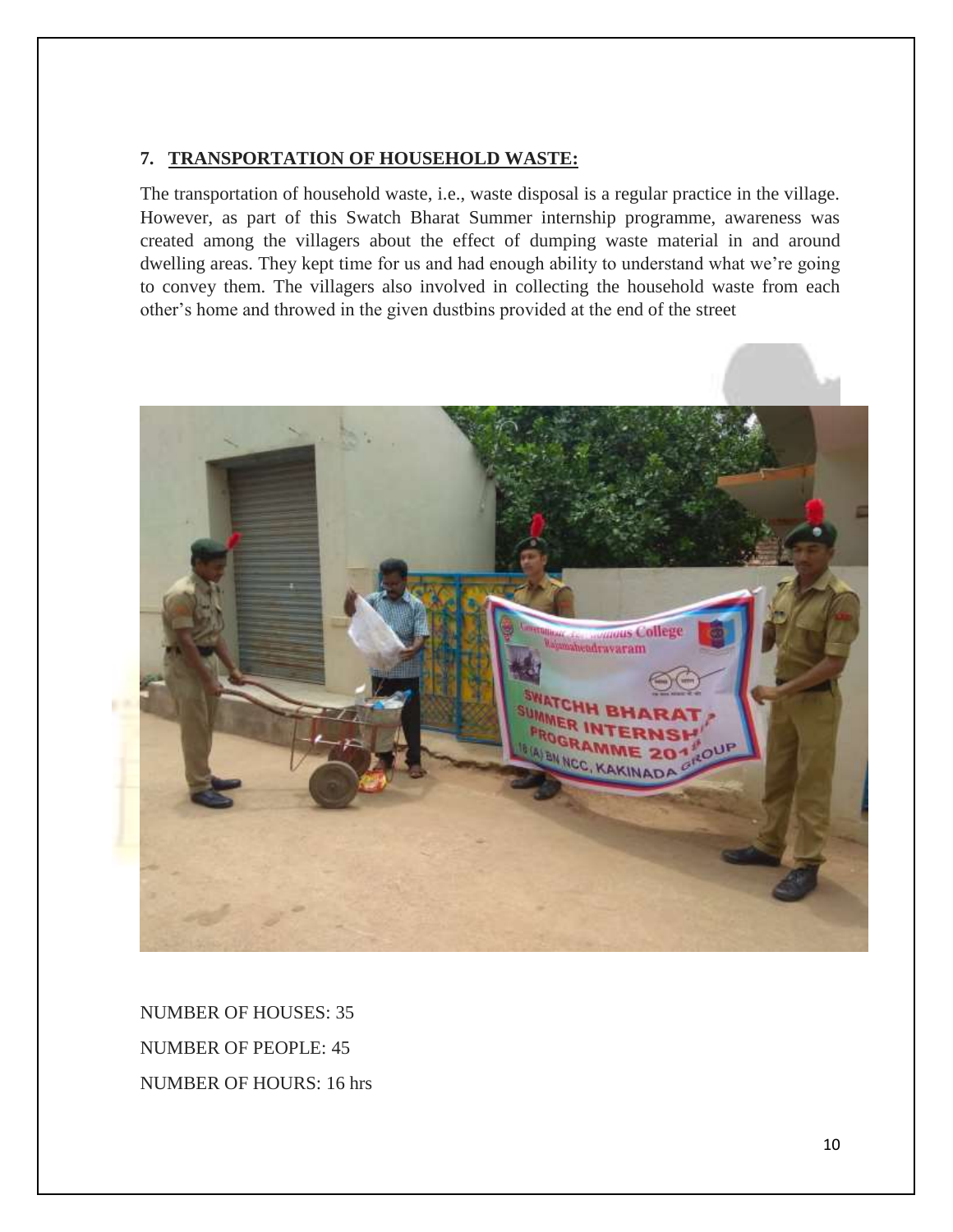#### **8. STREET CLEANING, DRAIN CLEANING, CLEANING OF BACK ALLEYS.**

These activities made all the villagers and the workers know about the safety of their health and we explained them that we need to keep the roads and drains clean so that there are very less chances of getting sick as well as spreading of epidemic diseases because of the waste on the road and drains. An awareness is also created among the villagers about the cleanliness and the lack of which may cause a lot of health disorders and how the children will be more susceptible for epidemic diseases.



NUMBER OF DRAINS, STREETS, ALLEYS: 8 NUMBER OF PEOPLE: 10 NUMBER OF HOURS: 12hrs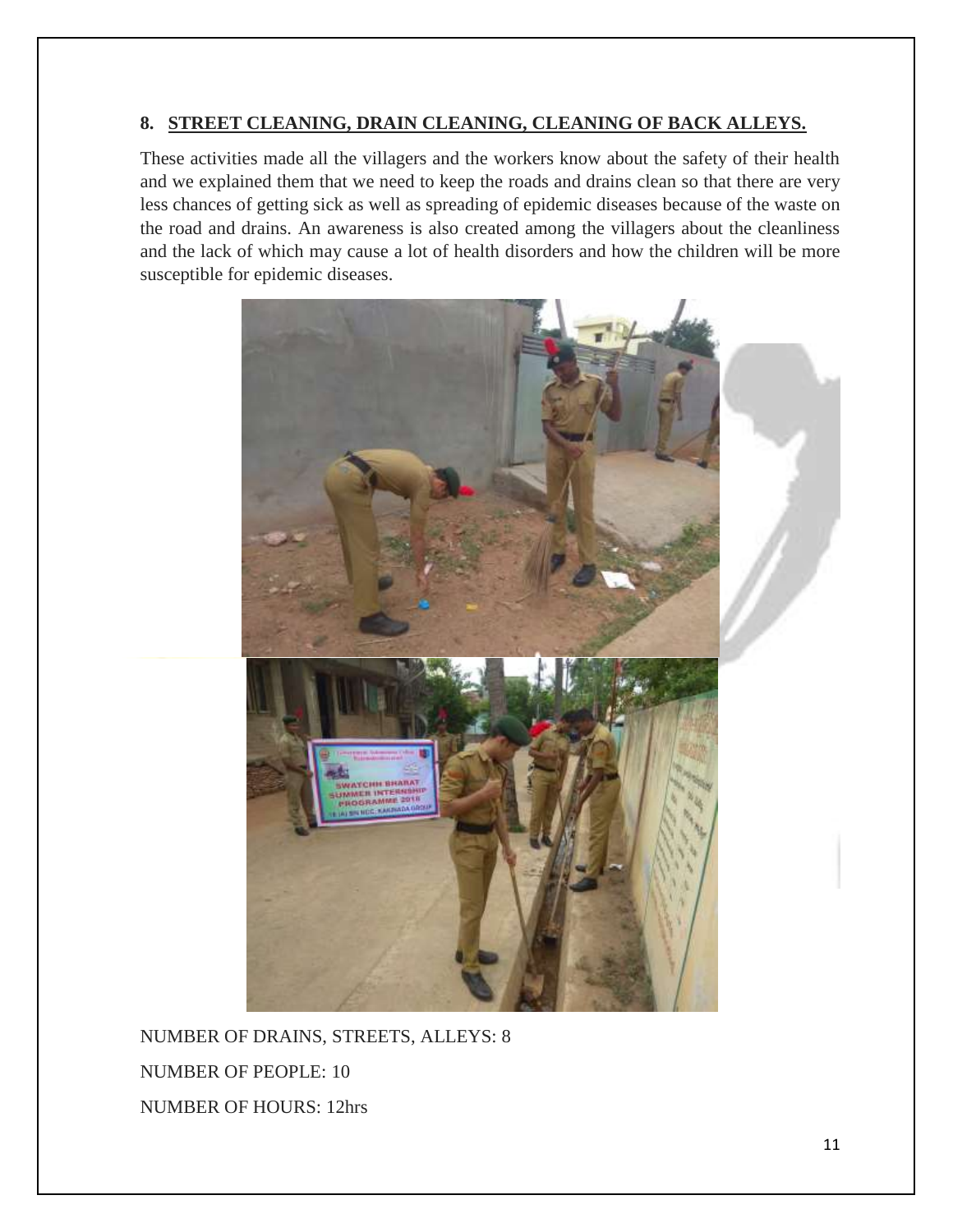#### LOCAL NEWS PAPER CUTIING ABOUT THE SUMMER INTERNSHIP CAMP.

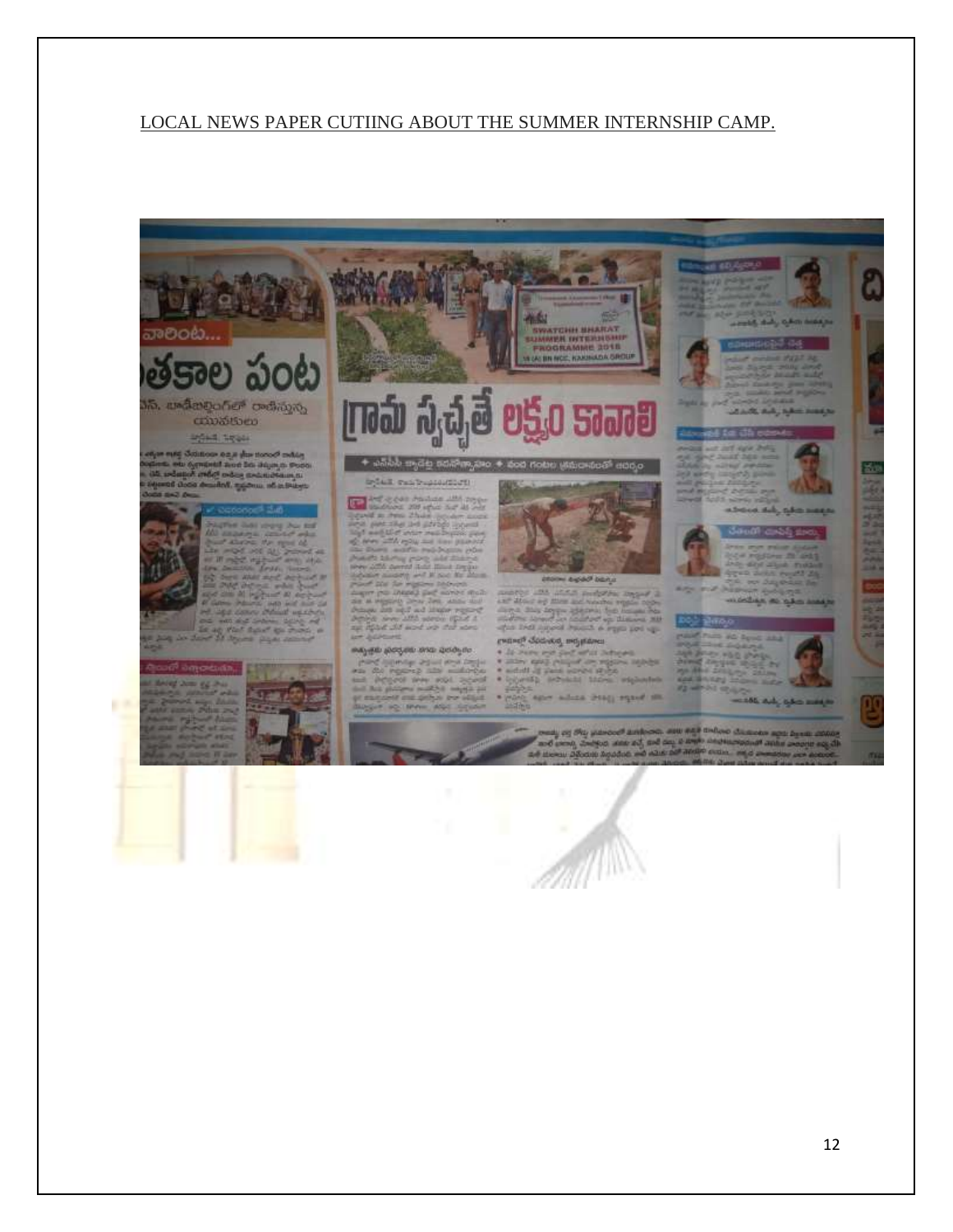#### MUNCIPAL OFFICE E.O CIRCULATING PAMPHLETS TO THE VILLAGERS TO CREATE AWARENSS

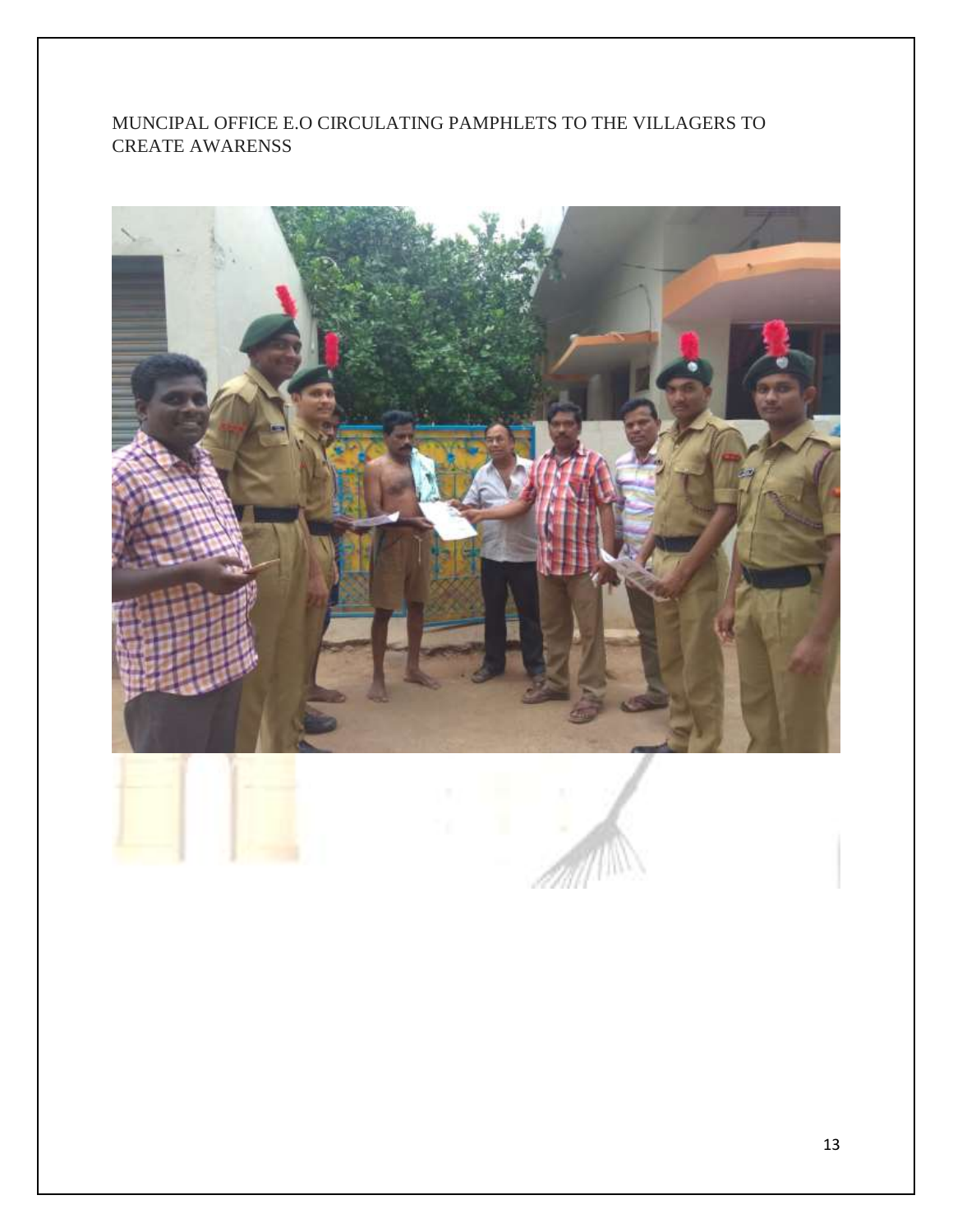## **List of Volunteers for Swachh Bharat Summer Internship 2018-19**

## **Government College (Autonomous), Rajamahendravaram**

# **18 (A), BN NCC – KAKINADA GROUP**

| S.N<br>$\mathbf 0$ | <b>CADET</b><br><b>REG NO</b> | <b>CADET NAME</b>                | <b>FATHER NAME</b>             | <b>COLLEGE</b><br><b>NAME</b>       | <b>EDUCATION</b>                                                                                  |
|--------------------|-------------------------------|----------------------------------|--------------------------------|-------------------------------------|---------------------------------------------------------------------------------------------------|
| $\mathbf{1}$       | APSD/2K16/<br>340330          | K.TAMMAJI<br><b>TARUN</b>        | <b>K.GODAVARI</b>              | GOVT(A)<br><b>COLLEGE</b>           | <b>III B.SC Maths</b><br>Physics<br>Electronics                                                   |
| $\mathfrak{2}$     | APSD/2K17/<br>340345          | A.ABHI SHIKTH                    | A.D.V.RAMAIAH                  | GOVT(A)<br><b>COLLEGE</b>           | <b>II B.SC Geology</b><br>Geography<br>Computer<br>Science                                        |
| 3                  | APSD/2K17/<br>340334          | <b>N.SURESH</b>                  | N. VIJAY SARADHI               | GOVT (A)<br><b>COLLEGE</b>          | <b>II B.SC Maths</b><br><b>Statistics</b><br>Econometrics                                         |
| 4                  | APSD/2K17/<br>340337          | <b>B.LOKESH</b><br><b>KUMAR</b>  | <b>B.APPARAO</b>               | GOVT(A)<br><b>COLLEGE</b>           | <b>II B.SC Geology</b><br><b>Maths</b><br>Chemistry                                               |
| 5                  | APSD/2K17/<br>340357          | <b>SK. HUSSAIN</b><br><b>ALI</b> | <b>SK.HASIM</b>                | GOVT(A)<br><b>COLLEGE</b>           | <b>II B.SC</b><br>Geology<br>Geography<br>Computer<br>Science                                     |
| 6                  | <b>APSD/2K17/</b><br>340359   | <b>M.SATISH</b>                  | M. NAGA BABU                   | GOVT(A)<br><b>COLLEGE</b>           | <b>II B.SC</b><br><b>MATHEMATI</b><br>CS<br><b>STATISTICS</b><br><b>ECONOMETRI</b><br>CS          |
| $7\phantom{.0}$    | <b>APSD/2K17/</b><br>340350   | A.MANIKANTA                      | A.B.V.SATYANARAY<br><b>ANA</b> | GOVT (A)<br><b>COLLEGE</b>          | <b>II B.SC</b><br><b>MATHEMATI</b><br>CS<br><b>PHYSICS</b><br><b>CHEMISTRY</b><br>T.M             |
| 8                  | APSW/2017/350<br>506          | P.BHAGYA SRI                     | <b>P.SRINU</b>                 | GOVT(A)COLLE<br>$\operatorname{GE}$ | <b>IIB.SC</b><br><b>MATHEMATI</b><br>CS<br><b>STATISTICS</b><br><b>COMPUTER</b><br><b>SCINECE</b> |